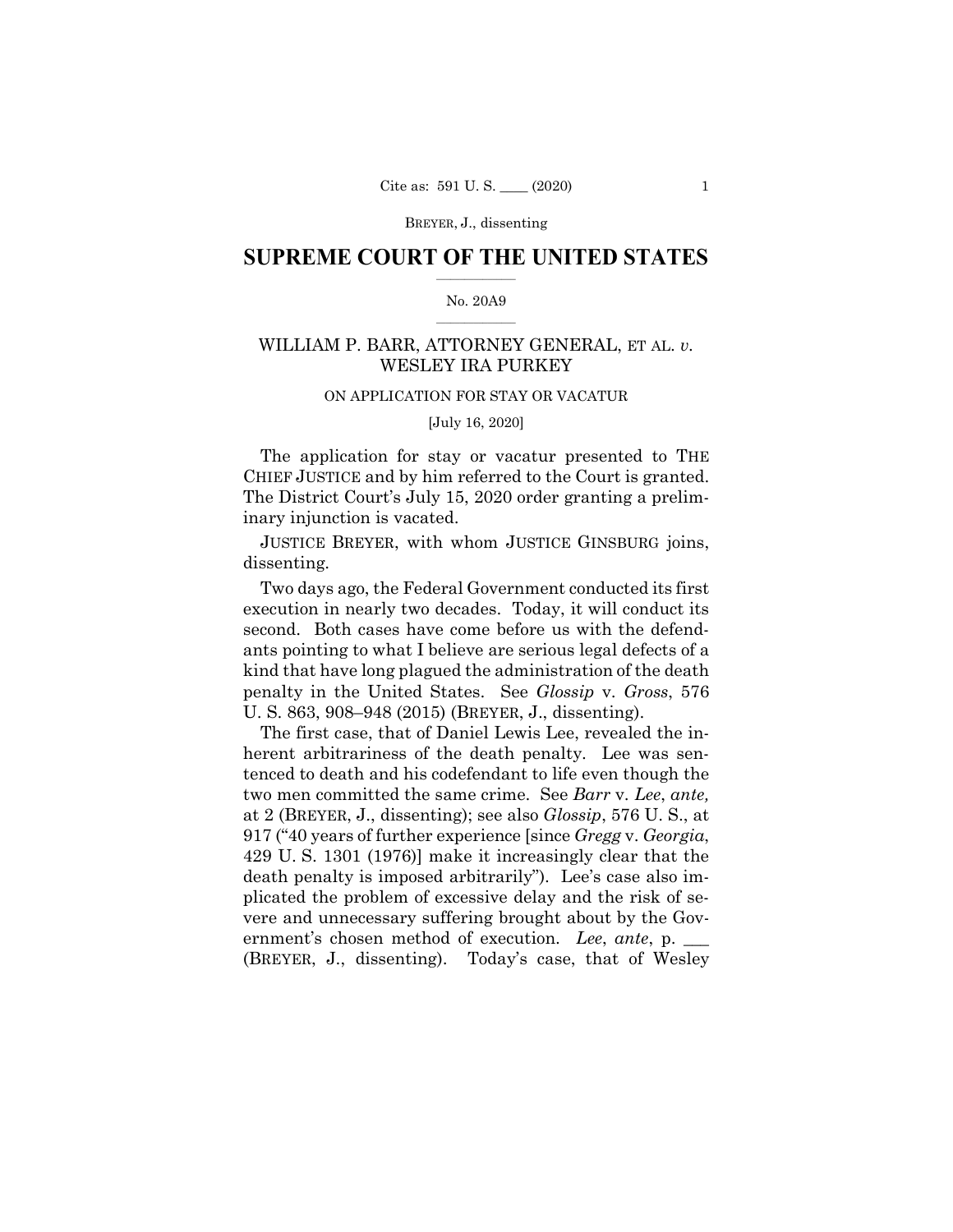Purkey, raises similar problems.

Consider the problem of delay. See *Lackey* v. *Texas*, 514 U. S. 1045 (1995) (Stevens, J., memorandum respecting denial of certiorari). Daniel Lee's execution took place more than 20 years after his trial. See *Lee*, *ante*, at 1 (BREYER, J., dissenting). Wesley Purkey was sentenced to death over 16 years ago for a crime committed six years before that. See *United States* v. *Purkey*, No. 4:01–cr–00308, Doc. No. 505 (WD Mo., Jan. 23, 2004); *United States* v. *Purkey*, 428 F. 3d 738, 745 (CA8 2005). Purkey is now 68 years old, frail, and suffering from Alzheimer's disease and other psychiatric conditions. See Report of Dr. Bhushan Agharkar, in No. 1:19–cv–03570, Doc. No. 1–1 (D DC, filed Nov. 26, 2019); Report of Dr. Jonathan DeRight, in No. 1:19–cv–03570– TSC, Doc. No. 1-3 (D DC, filed Nov. 26, 2019). He has undergone many years of what this Court has called the "immense mental anxiety" of confinement on death row awaiting an uncertain date of execution. *In re Medley*, 134 U. S. 160, 172 (1890) (referring to period of *four weeks*); see also *Glossip*, 576 U. S., at 926–929 (BREYER, J., dissenting).

The delay itself undermines the penological rationales for the death penalty: deterrence and retribution. *Id.,* at 929– 933; see also *Lee*, *ante,* at 1 (BREYER, J., dissenting). I have previously explained that prolonged delays likely reduce the death penalty's deterrent effect. See *Glossip*, 576 U. S., at 930–932 (dissenting opinion). And after so many years have passed, executing the offender may not serve the interest in retribution either. In Lee's case, for example, the victims' relatives explained that Lee's execution would only "'bring [the] family more pain.'" Demillo, Victims' Relatives Most Vocal Opponents of Man's Execution, Washington Post, July 13, 2020; see also Robertson, She Doesn't Want Her Daughter's Killer To Be Put To Death. Should the Government Listen?, N. Y. Times, Oct. 29, 2019. And Purkey alleges that, in the years since his sentencing, his mental condition has deteriorated to the point where he no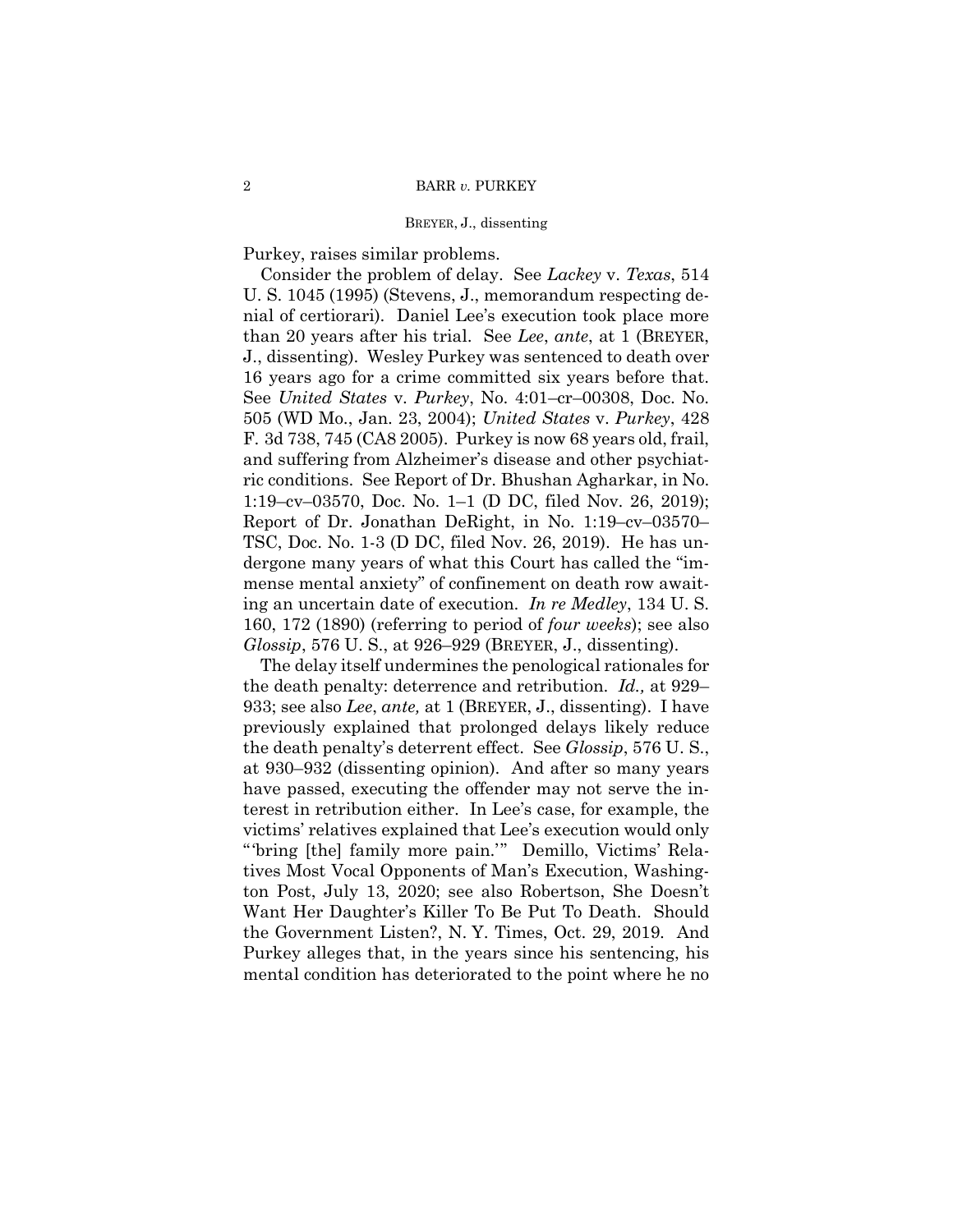longer understands why he is being executed. See Complaint ¶¶ 20–108, in No. 1:19–cv–03570, Doc. No. 1, ¶¶ 20– 108 (D DC, filed Nov. 26, 2019). We have "question[ed] the retributive value of executing a person" under such circumstances. *Ford* v. *Wainwright*, 477 U. S. 399, 409 (1986).

Purkey's case also raises serious problems of proper procedure. See *Purkey* v. *United States*, —- F. 3d —- (CA7 2020). Simplifying the problem, imagine that a death-sentenced defendant's trial or sentencing suffered from his lawyer's constitutionally inadequate performance. Suppose too that his lawyer in his initial habeas proceeding was himself inadequate because he failed to raise the trial lawyer's initial constitutional inadequacy. Can the defendant bring the matter up in a later habeas proceeding, say, a proceeding where he now has a better lawyer? He can sometimes do so where a state conviction is at issue. See *Martinez* v. *Ryan*, 566 U. S. 1 (2012); *Trevino* v. *Thaler*, 569 U. S. 413 (2013). But can he do so where, as here, a federal conviction is at issue? In my view, the question, as presented here, is difficult. On the one hand, we ought not to have a procedural system where challenges to a conviction can go on endlessly. On the other hand, is it consistent with criminal justice principles to allow the execution of a defendant whose conviction rests upon the constitutional inadequacy of a lawyer, when no court has ever adjudicated that inadequacy?

The question reflects the heightened need for reliability in the death penalty context. See *Glossip*, 576 U. S., at 909– 910 (BREYER, J., dissenting). The risk of error that we may accept as necessary to the functioning of the system more generally is less tolerable when the punishment is, by definition, irreparable. Yet the requisite opportunities to challenge and then correct errors necessarily entail delay that, in turn, undercuts the penological rationale for the death penalty. In this context, it is especially difficult to reconcile the competing values of finality and accuracy.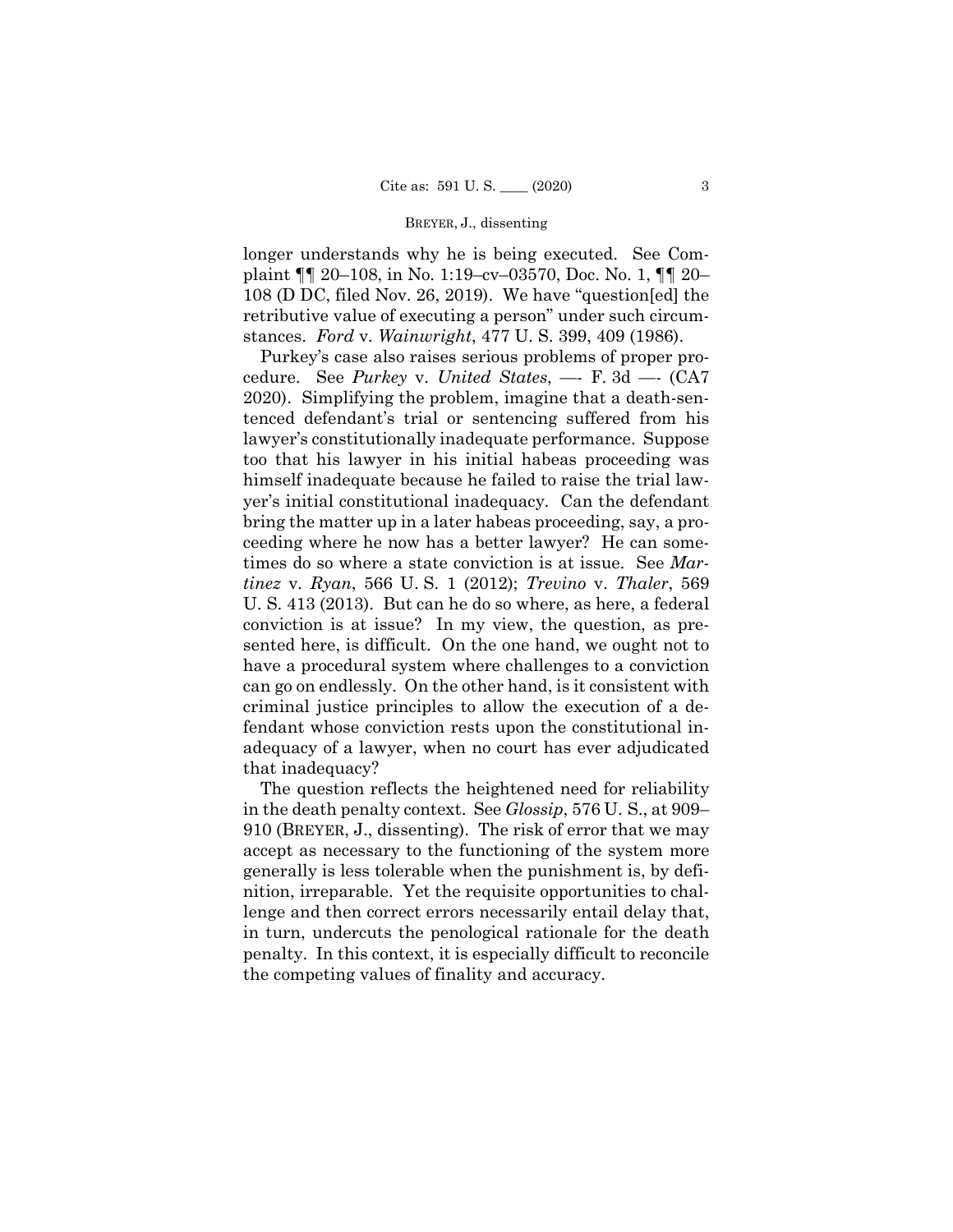I have written about these matters before. See, *e.g., Price*  v. *Dunn*, 587 U. S. \_\_\_ (2019) (opinion dissenting from denial of application for stay); *Jordan* v. *Mississippi*, 585 U. S.

 $(2018)$  (opinion dissenting from denial of certiorari); *McGehee* v. *Hutchinson*, 581 U. S. \_\_\_ (2017) (opinion dissenting from denial of application for stay of execution); *Reed* v. *Louisiana*, 580 U. S. \_\_\_ (2017) (opinion dissenting from denial of certiorari); *Sireci* v. *Florida*, 580 U. S. \_\_\_ (2016) (same); *Tucker* v. *Louisiana*, 578 U. S. \_\_\_ (2016) (same); *Boyer* v. *Davis*, 578 U. S. \_\_\_ (2016) (same). I repeat them here in summary form because the Federal Government has resumed executions after a 17-year hiatus. And the very first cases reveal the same basic flaws that have long been present in many state cases. That these problems have emerged so quickly suggests that they are the product not of any particular jurisdiction or the work of any particular court, prosecutor, or defense counsel, but of the punishment itself. A modern system of criminal justice must be reasonably accurate, fair, humane, and timely. Our recent experience with the Federal Government's resumption of executions adds to the mounting body of evidence that the death penalty cannot be reconciled with those values. I remain convinced of the importance of reconsidering the constitutionality of the death penalty itself.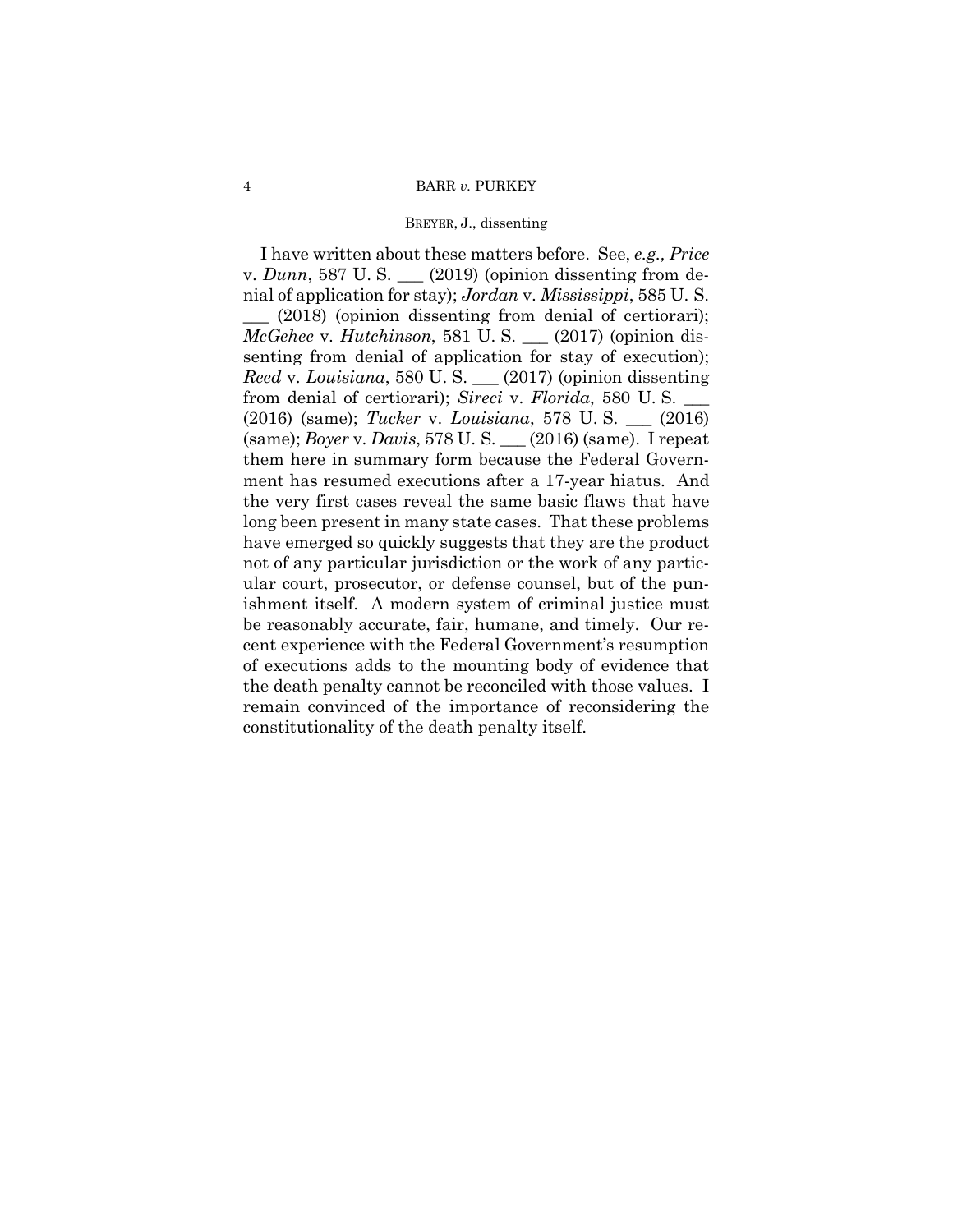# **SUPREME COURT OF THE UNITED STATES**  $\overline{\phantom{a}}$  , where  $\overline{\phantom{a}}$

## No. 20A9  $\overline{\phantom{a}}$  , where  $\overline{\phantom{a}}$

# WILLIAM P. BARR, ATTORNEY GENERAL, ET AL. *v.* WESLEY IRA PURKEY

# ON APPLICATION FOR STAY OR VACATUR

[July 16, 2020]

JUSTICE SOTOMAYOR, with whom JUSTICE GINSBURG, JUSTICE BREYER, and JUSTICE KAGAN join, dissenting.

In a matter of hours, the Government plans to put to death Wesley Purkey, a 68-year-old federal inmate who has Alzheimer's disease and, according to a recent in-person evaluation by a forensic psychiatrist, "lack[s] a rational understanding of the basis for his execution." Complaint in No. 1:19–cv–3570 (D DC), Exh. 1, Doc. No. 1–1, p. 12 (Purkey Psychiatric Report). Due to these developments and rapid deteriorations in Purkey's mental state, his counsel filed an action in the United States District Court for the District of Columbia. The complaint alleges that under *Ford* v. *Wainwright*, 477 U. S. 399 (1986), Purkey is mentally incompetent to be executed and, at minimum, is entitled to an evidentiary hearing to evaluate his mental competence before the Government proceeds with his execution. The District Court below preliminarily enjoined Purkey's execution, finding that the evidence Purkey has put forth thus far established a likelihood of success on the merits of his claims. The Government now seeks a stay or vacatur of that preliminary injunction.

Such a stay is available "only under extraordinary circumstances." *Ruckelshaus* v. *Monsanto Co.*, 463 U. S. 1315, 1316 (1983) (Blackmun, J., in chambers); see also *Maryland* v. *King*, 567 U. S. 1301, 1302 (2012) (ROBERTS, C. J., in chambers) (listing stay factors). Accordingly, "[w]hen a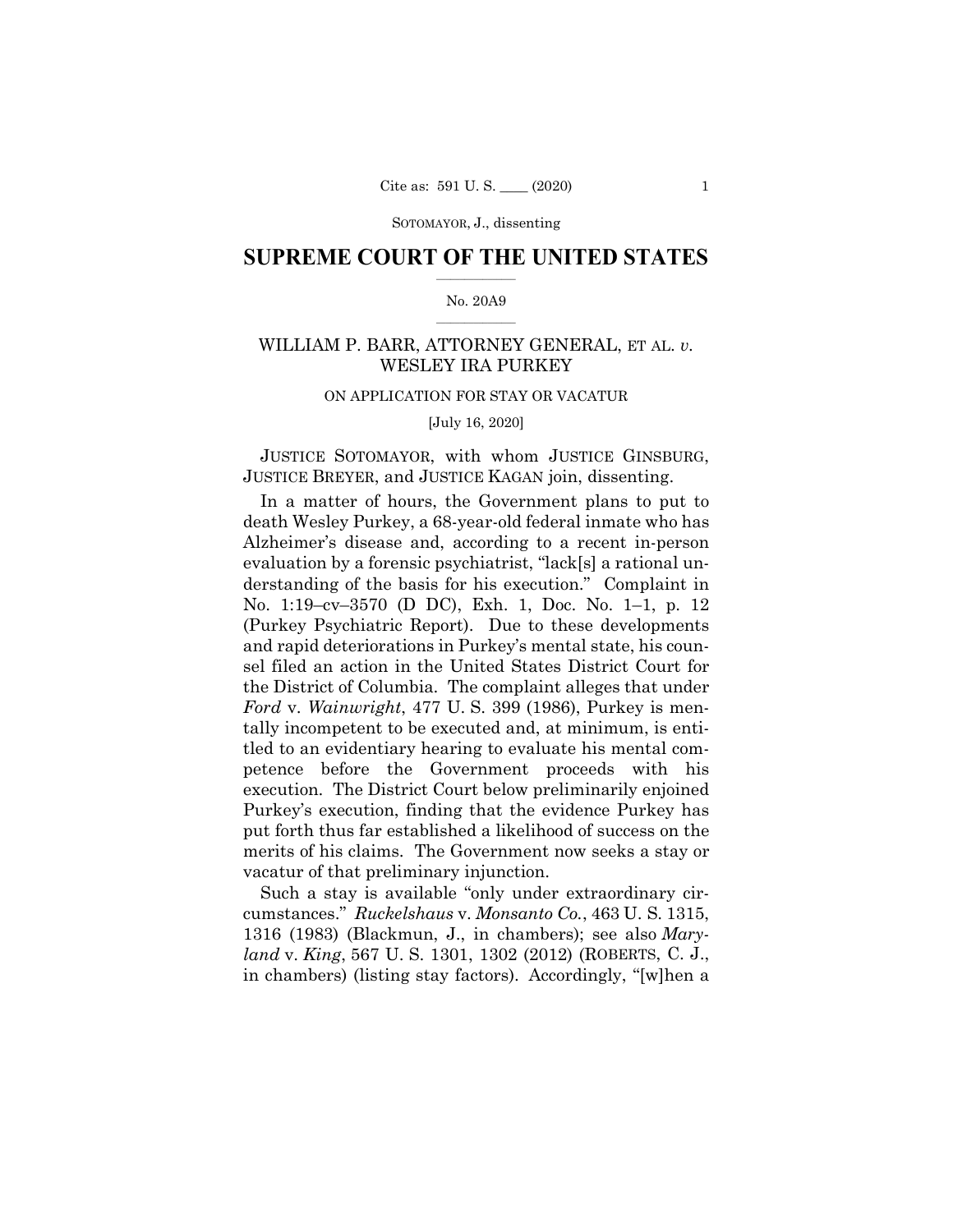matter is pending before a court of appeals, it long has been the practice of Members of this Court to grant stay applications only 'upon the weightiest considerations.'" *Fargo Women's Health Org.* v. *Schafer*, 507 U. S. 1013, 1014 (1993) (O'Connor, J., concurring) (quoting *O'Rourke* v. *Levine*, 80 S. Ct. 623, 624 (1960)). Given the District Court's thorough analysis, and the serious questions that court raised, I do not believe the Government has carried its "especially heavy" burden here. *Packwood* v. *Senate Select Comm. on Ethics*, 510 U. S. 1319, 1320 (1994) (Rehnquist, C. J., in chambers).

The Government devotes much of its application to arguing that Purkey's complaint alleges "core habeas" claims that he was required to bring in his district of confinement, the Southern District of Indiana, rather than the district in which several federal officers responsible for his execution are located, the District of Columbia. See, *e.g.*, Application for Stay or Vacatur 22. That is not clearly correct: When an individual advances a *Ford* claim, "the only question raised is not whether, but when, his execution may take place." *Ford*, 477 U. S., at 425 (Powell, J., concurring) (emphasis deleted). That seems to make Purkey's allegations more akin to a method-of-execution claim than a "core habeas" claim challenging the validity of his death sentence. In any event, the Government's objection here is not that Purkey failed to raise a valid claim prohibiting his execution. Instead, the Government quibbles principally with the venue in which Purkey filed that claim. In this posture, that protest does not reflect an "extraordinary circumstanc[e]" that justifies overturning a preliminary injunction. *Ruckelshaus*, 463 U. S., at 1316. Nor does it support this Court's decision to shortcut judicial review and permit the execution of an individual who may well be incompetent.

Importantly, the Government does not appear to dispute that Purkey may advance his competency claims in a U. S. C. §2241 proceeding filed in the Southern District of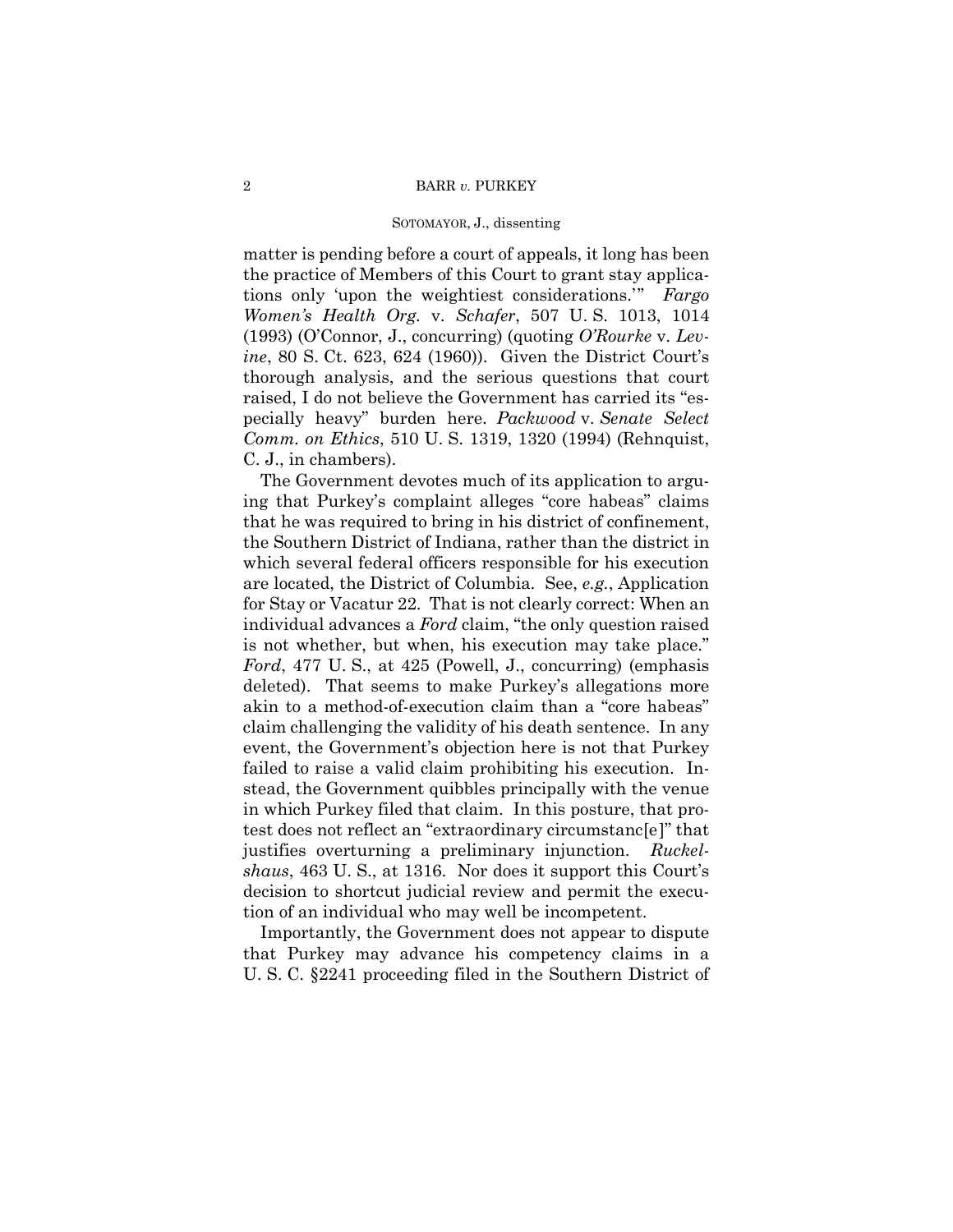Indiana. It identifies no procedural barriers to such a suit. Indeed, the Government proposed that the District Court below transfer the case to the Southern District of Indiana because, in the Government's view, that is "the appropriate forum for [Purkey's] habeas action." Defendant's Motion to Dismiss in No. 1:19–cv–3570 (D DC), Doc. No. 18, p. 46; see also Defendant's Opposition to Plaintiff's Renewed Motion in No. 1:19–cv–3570 (D DC), Doc. No. 26, p. 10 (noting the Government's argument to "transfer the case to the Southern District of Indiana").<sup>1</sup> It is thus undisputed that there is a District Court in which Purkey may properly pursue his *Ford* claim and his request for a competency hearing.

Even if Purkey's suit advanced habeas claims properly pursued through a §2241 petition in his district of confinement, it would be far from clear that the District Court below lacked authority to issue a preliminary injunction while it considered Purkey's arguments more fully. As the District Court explained, it appears that "the question of the proper location for a habeas petition is best understood as a question of personal jurisdiction or venue" rather than of subject-matter jurisdiction. *Rumsfeld* v. *Padilla*, 542 U. S. 426, 451 (2004) (Kennedy, J., concurring); see also Order in No. 1:19–cv–3570 (D DC), Doc. No. 36, p. 9. Whether Purkey should have filed in the District of Columbia or the Southern District of Indiana, it would be passingly strange to maintain, in the final hours before his capital sentence is

——————

<span id="page-6-0"></span><sup>&</sup>lt;sup>1</sup> To be sure, the Government maintains that if Purkey's claims sounded in habeas, the District Court below would have lacked jurisdiction over a necessary party to the habeas proceeding: the warden of the federal prison in Indiana where he is confined. Application for Stay or Vacatur 16–17. But the Government does not argue that any such jurisdictional problem would have persisted had Purkey simply filed his complaint in the Southern District of Indiana or if his case were to be transferred to that District. And the Government acknowledged below that "[a]t least one of the John Doe defendants" in this litigation was "the warden of [Purkey's] prison." Defendant's Motion to Dismiss in No. 1:19– cv–3570 (D DC), Doc. No. 18, p. 43.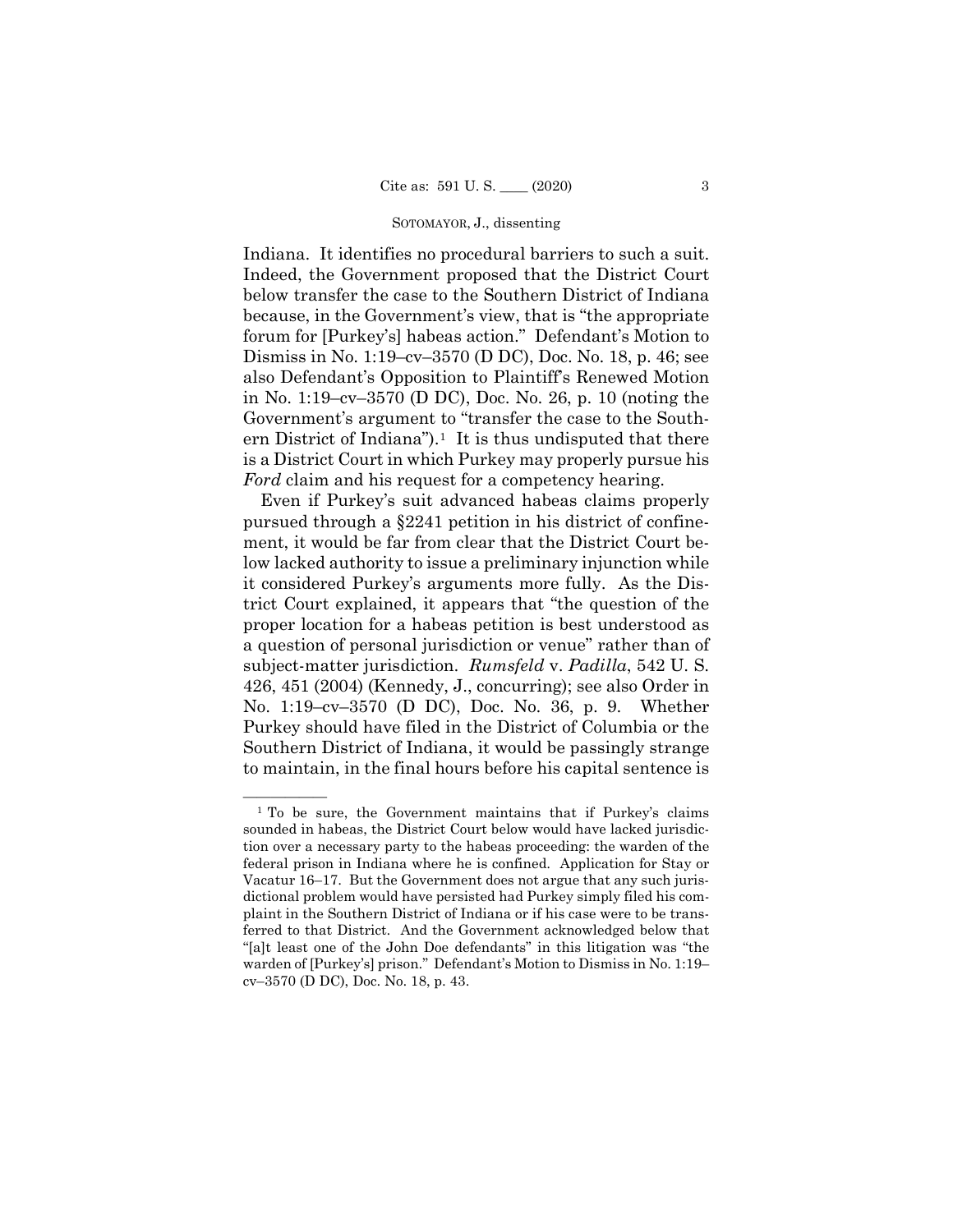## 4 BARR *v.* PURKEY

## SOTOMAYOR, J., dissenting

to be carried out, that his selection of venue should automatically prevent him from developing what the District Court found to be a likely meritorious *Ford* claim and request for a competency hearing. At a minimum, the Government has not carried its "especially heavy" burden of demonstrating that its "core habeas" argument presents a jurisdictional impediment to the District Court's preliminary injunction.

The Government's remaining contentions are even less persuasive. In particular, the Government has not come close to showing that the District Court erred in finding Purkey likely to succeed on the merits of his *Ford* claim and his request for a competency hearing. As noted, a forensic psychiatrist who conducted an in-person evaluation of Purkey in late 2019 averred that "[i]n [his] opinion, to a reasonable degree of medical certainty, at the time of the evaluation, Mr. Purkey lacked a rational understanding of the basis for his execution." Purkey Psychiatric Report 11–12; see also *ibid.* ("He lacks a true understanding or rationality that the murder is the basis for his execution"). There is extensive evidence that Purkey earnestly and steadfastly believes that the Government plans to execute him not as punishment for murder, but in retaliation for his "protracted jailhouse lawyering" to expose prison abuses. Complaint in No. 1:19–cv–3570 (D DC), Exh. 15, Doc. No. 1–18, p. 12; see also, *e.g.*, Purkey Psychiatric Report 12 ("Mr. Purkey has a fixed belief that he is going to be executed in retaliation for his legal work, to prevent him from being a hassle for the government. This prevents him from having a rational understanding of the purpose of his execution"). Purkey even believes his counsel to be "part of the conspiracy against him and his efforts to litigate against the prison." Complaint in No. 1:19–cv–3570 (D DC), Exh. 5, Doc. No. 1–1, p. 16. Consistent with such evidence, individuals have described Purkey's history of delusions, hallucinations, and paranoia. See, *e.g.*, Purkey Psychiatric Report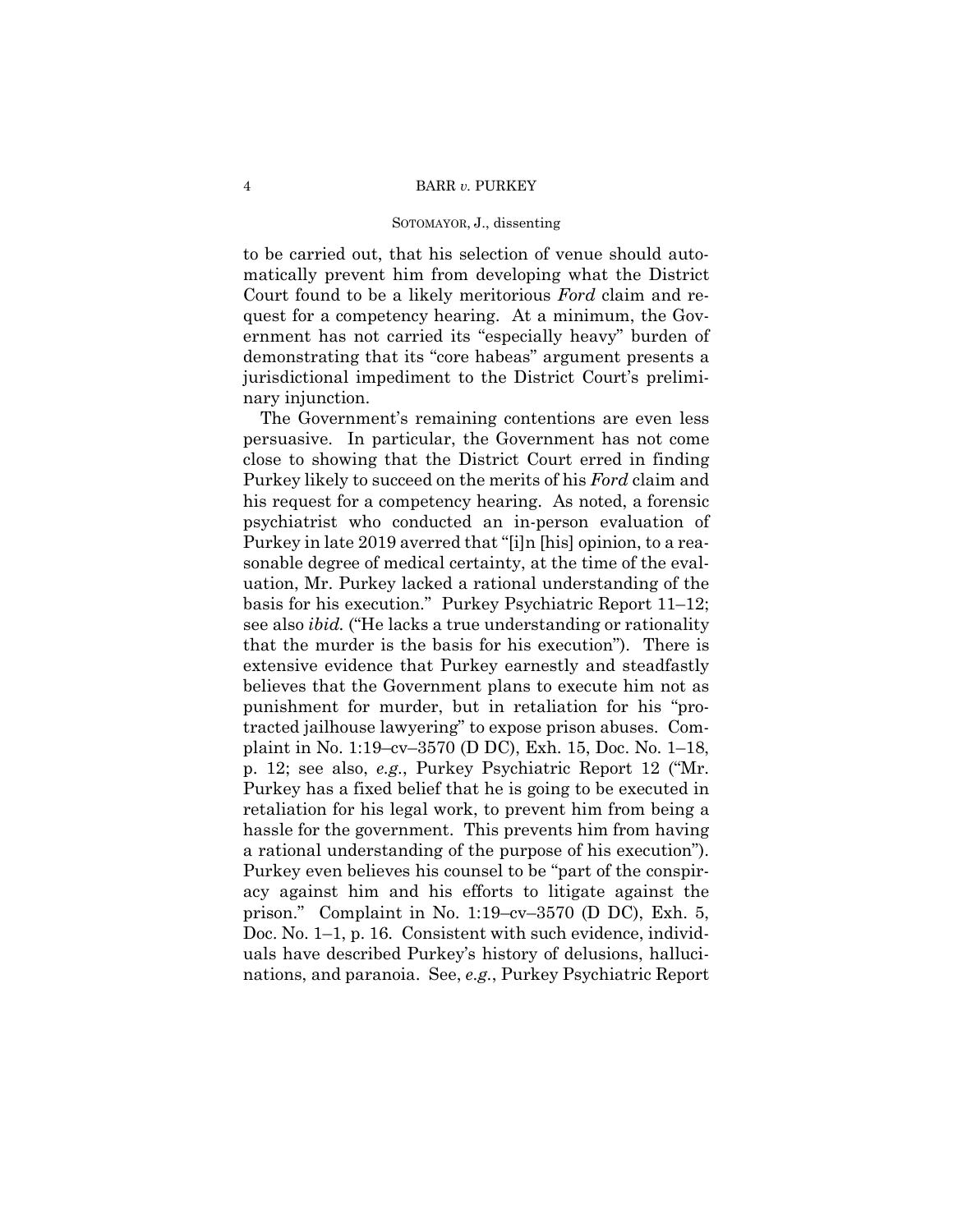9. And in 2019, Purkey was diagnosed with Alzheimer's disease. Complaint in No. 1:19–cv–3570 (D DC), Exh. 3, Doc. No. 1–1, pp. 1, 8–9. That is just a small snapshot of the thousands of pages of evidence Purkey has already put forth.

Against that extensive body of evidence, the Government principally maintains that the forensic psychiatrist, who unequivocally opined that Purkey lacked a rational understanding of the basis for his execution, was confused. See Application for Stay or Vacatur 24. According to the Government, the psychiatrist misinterpreted Purkey's failure to understand the reason for the scheduling of his execution as an inability to grasp the basis for his execution altogether. But even a cursory review of the psychiatrist's report reveals no such muddling of concepts. While the psychiatrist acknowledged that Purkey could "recite the fact that his execution is for the murder of Jennifer Long," the psychiatrist continued that Purkey "lacks rational understanding of that fact" and can only "parro[t]" it "rather than hav[e] a rational understanding" of it. Complaint in No. 1:19–cv–3570 (DDC), Exh. 1, Doc. No. 1–1, p. 13.

The Government then insists that, even accepting as true Purkey's evidence of "a history of mental illness" and "paranoid delusional thinking," such evidence "does not demonstrate incompetency under *Ford*." Application for Stay or Vacatur 27 (internal quotation marks omitted). But the question before the District Court at the preliminary-injunction stage was not whether Purkey conclusively is unable to comprehend the basis for his punishment. Instead, the District Court needed only conclude that Purkey would be likely to succeed in establishing a " 'substantial threshold showing' " of incompetence to warrant a competency hearing, *Panetti* v. *Quarterman*, 551 U. S. 930, 949 (2007) (quoting *Ford*, 477 U. S., at 426), or his actual incompetence to be executed. On this record, the District Court correctly concluded that Purkey met this preliminary burden. The